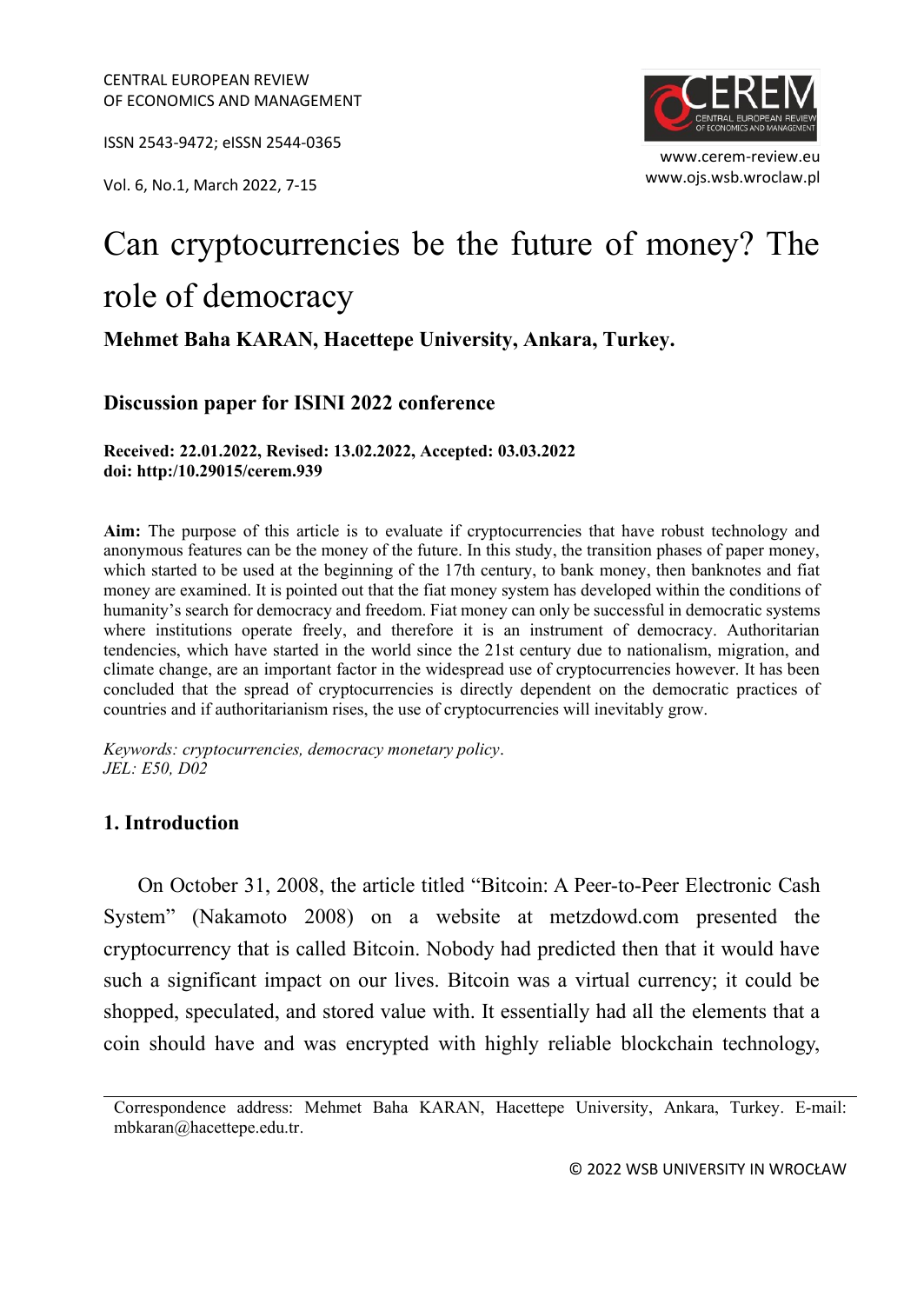allowing safe transactions but hiding the user's identity. Bitcoin and similar cryptocurrencies could be spent and received by anyone, anywhere, at any time throughout the world, and without the need for a bank or a government. The cryptocurrency was not only anonymous but also completely transparent and trackable. It was the most revolutionary aspect of cryptocurrencies. The technology that had backed it was a decentralized ledger (bookkeeping) system that combines cryptography, the internet, and ample data storage. Moreover, it was also very reliable. It was pretty different from today's monetary system.

…

In the beginning, people were hesitant about this type of money; they considered it an absurdity of the virtual world, and the transaction volume was relatively low. Previously, more money launderers and those who transacted illegally used the currency. However, increasingly investors began to trust this system, and the use of Bitcoin started to increase. While the value of one Bitcoin was \$0.08 in 2010, its price peaked at over \$50,000 in 2021, reaching over 70 million account holders ("wallet users"). Moreover, there were thousands of Bitcoin-like cryptocurrencies on the market. From the second decade of the 21st century onwards, there had been an everincreasing intensity of debate. The cryptocurrencies are now starting to threaten the existing monetary system. Although having a very volatile price for now, with e.g. the price of Bitcoin falling below \$30,000 in 2021 and thousands of altcoins preventing from using them as a kind of money, it will undoubtedly stabilize in the future, and market dynamics will significantly reduce the number of sizeable cryptocurrencies.

#### **2. Monetary systems and democracy**

Would cryptocurrencies be the money of the future? The question began to be discussed all over the world. Undoubtedly, this transformation would not be easy. Many countries have already worked to take control of the system. But under what conditions could this money, which was not dependent on authority in its original form, flourish? Indeed, the new coin will not replace paper money easily since no country could voluntarily relinquish control of its currency and cast aside the privileges of printing money. Besides, cryptocurrencies facilitate capital flight from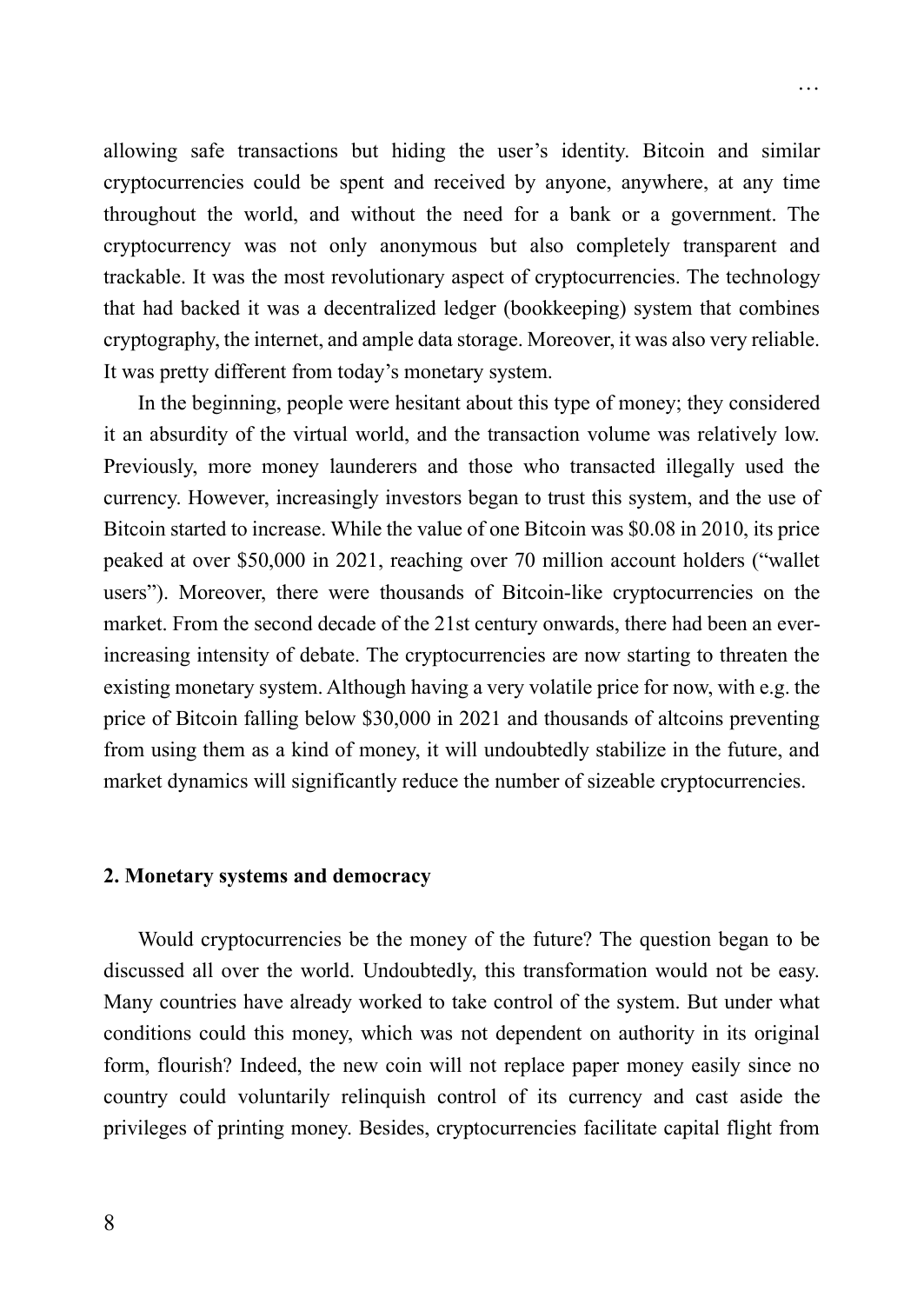## CAN CRYPTOCURRENCIES BE THE FUTURE OF MONEY?

countries and make it difficult for governments to combat illegal activities.

Moreover, cryptocurrencies also have additional significant flaws. The most important of these is that it needs excessive electricity and releases excessive carbon dioxide into the environment (Zade et al. 2019). This situation is an essential threat to the world, where environmental issues are becoming increasingly problematic (Malfuzi et al. 2020). The presence of more than 6000 cryptocurrencies in the market seriously increases this the size of the problem. But cryptocurrencies show us for the first time in history that we can guarantee that each individual has a voice and that voice is not impersonated (Zerlan 2014). However, in some instances, their use pressurizes some ethical principles and the rule of law, such as safeguarding fundamental rights like the right to privacy and the proper functioning of checks and balances, including effective judicial review. (Goossens 2021). Therefore, it is challenging to predict the future of cryptocurrencies, which have legal, technical, energy and financial dimensions. However, cryptocurrencys' democracy and freedom dimensions are perhaps the most important.

In the book *Narrow Corridor*, written by Daron Acemoğlu and James Robinson (Acemoğlu et al. 2019), the importance of establishing a balance of power between the state and the norms of society to develop economies is argued for. The authors use the concept of Leviathan, designed by Thomas Hobbes (1588-1679). They claimed that communities need a state (Leviathan) to avoid an anarchic structure. However, if the institutional arrangements in the country do not balance the state's power within the society, oppressive and totalitarian administrations will emerge. Based on historical examples, the authors demonstrate the importance of balancing state pressure with an anarchic structure called a narrow corridor for economic development. Undoubtedly, the history of money and banking is remarkable in this context.

The current radical change in money, which effectively started with Bitcoin, is the second significant historical event in the last 400 years. The first of these is related to the transition of the European economy from metal money to paper money in the early 17th century. With this revolutionary transition, first "bank money" was created, then banknotes, and finally fiat money used today. During this process that lasted for hundreds of years, while the basic functions of money were developing, the trust in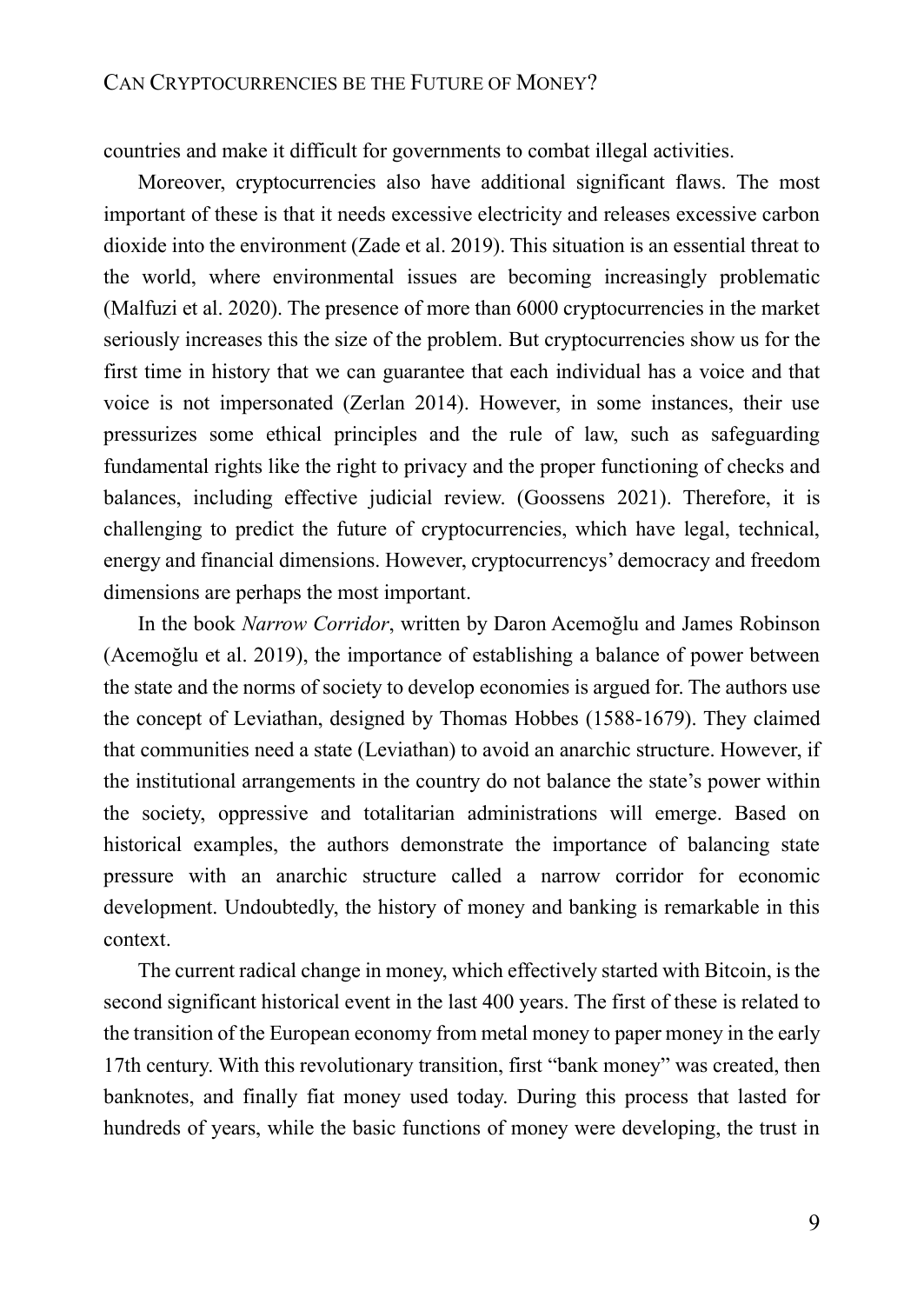money was lost many times, crises emerged, and the system has reached the present day by renewing itself each time. At the same time, historical developments show us that the formation of paper money is an extended dynamic process and strongly related to democratic development (Quinn, Roberds 2014).

In medieval Europe, metal coins were made with gold and silver, and the value of money varied depending on the gold and silver in it. However, due to the distrust of these coins, conflicts could arise between the parties while bartering in commercial centers. For example, in its coin regulation of 1606, the Dutch Republic officially recognized 25 gold and 14 silver coins as money, although hundreds of different coins were on the market (Van Dillen 1934). Each of these coins wore out over time, or some shrewd trader tried to profit from the gold and silver scraps by eroding the gold coin. As the famous English economist Thomas Gresham said: "Bad money drives out good money". People kept the good money to themselves and released the wornout ones. There was complete turmoil over money. When the bad, clipped, and wornout currencies circulated excessively in the market, this depreciated the value of the country's main currencies and created inflation in the country. To solve this problem and facilitate transactions, merchants developed clearing systems based on intermediaries such as bankers and money changers. The first important step came from the Amsterdam Bank in the Netherlands at the beginning of the 17th century. The bank created the "bank money". It was, in a sense, similar to Bitcoin. A powerful bank backed by the state guaranteed full conversion and the money could be used in commerce like gold coins. Since it is not easy to attribute a great value to a piece of paper, it was natural that Amsterdam merchants first kept aloof from money recorded in bank books, similar to the skepticism about virtual currencies today. The Bank of Amsterdam solved this problem quickly with the trust it gave to society and became the first institution in history to issue fiduciary money. Undoubtedly, in addition to the liberal economy implemented in the Dutch Republic in this period, the system, which was quite democratic for its time, had a significant influence. The Bank of Amsterdam determined the actual metal values of the foreign and local currencies it collected and examined. After deducting a small management fee from that value, it was recorded with a nominal (written on) value in the customer's account. This money was not a coin, and it was called "bank money". Since it would always be traded at its value, it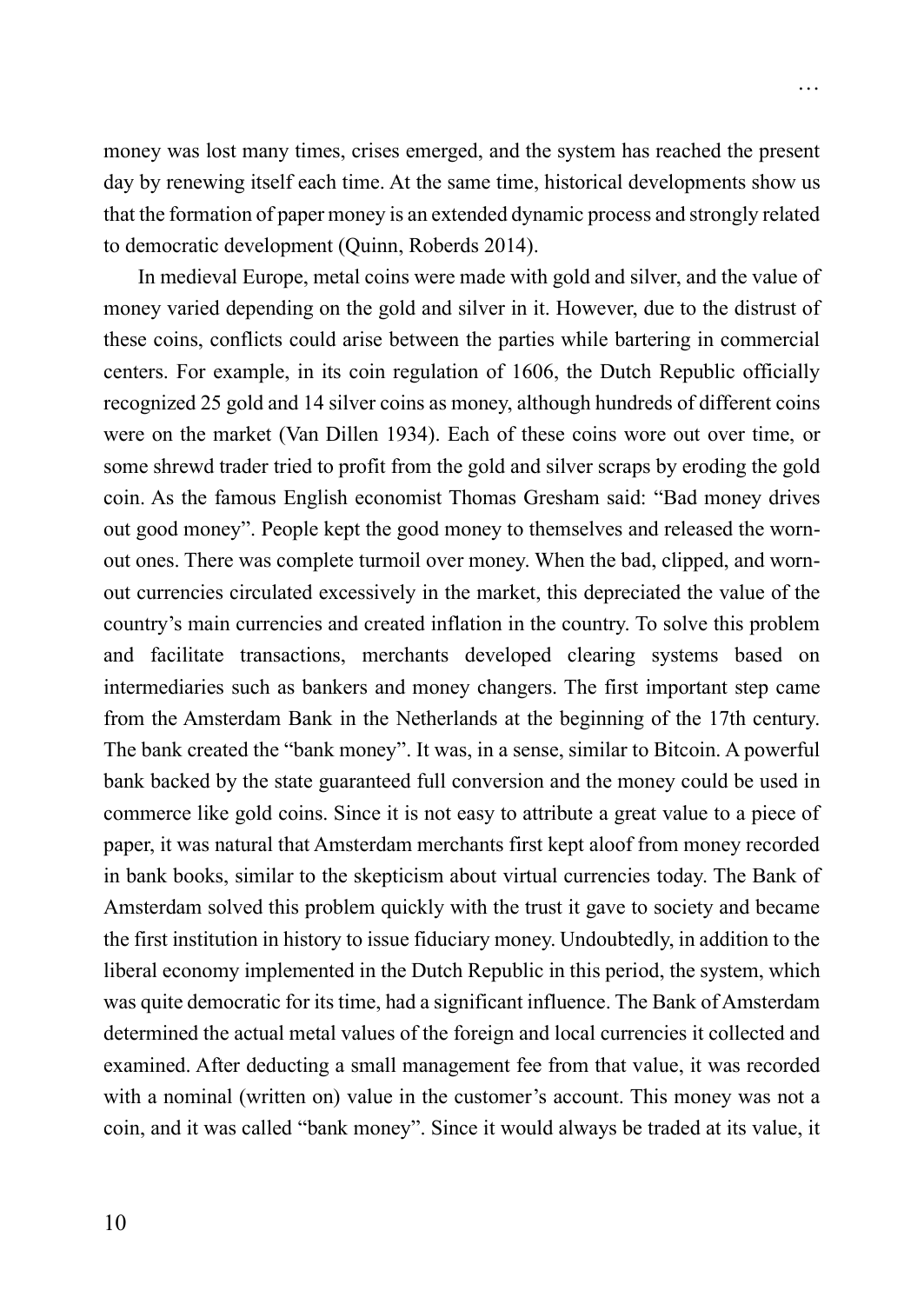did not depreciate like metal coins whose value decreases as they wear out (Van Dillen 1934).

From the 17th century onwards, trade and wealth boosted in Western Europe, and the number of wealthy people also increased. This time there was a widespread demand in society to protect wealth. Events such as King Charles I of England confiscating people's coins in the mint in 1640 increased this need even more. The problem of kings extorting money from the rich had been going on for hundreds of years (Jongchul 2011). In the Middle Ages, the kingdoms in Europe did not hesitate to confiscate the money and property of the nobles and lords when they needed money or for hostile reasons. During the Crusades, the Templar Knights, who established a supranational organization, became an institution that money holders trusted. The lords and nobles handed over their wealth to the iron hands of Templars (Butler et al. 2006). This way, they ensured that their inheritance was passed on to their children. Goldsmith bankers, who emerged at the end of the 17th century in London, gained great confidence in collecting the people's deposits, and the banknotes they issued began to be used as money.

The story of how the goldsmiths gained such trust in the society in the land of despotic kings is quite interesting. The service provided by the goldsmiths, starting from the Republican period founded by Cromwell, is no longer limited to physical protection only. While the depositors were guaranteed that their money would be repaid on demand, they preferred to keep money safe by lending it to third parties. It was not the first time in history that loans were used for protection purposes in this way. It is known that, in the mid-seventeenth century, bankers in Seville lent most of their deposits to private entrepreneurs and commerce to escape an attempt to seize the gold kept in the vaults of King Charles V of Spain. Now the goldsmith bankers were more innovative, and instead of putting their money in their safes, they set up a system of transferable notes. This method has been very successful in combining the interests of any third party. By creating simultaneous property rights (interests) for borrowers and depositors, they wanted the Crown to know that there would be tremendous opposition if it dared to do so. Thus, they reduced the possibility of them being confiscated with their funds. It was a typical confidence-building plan that the goldsmiths pursued. The project had two key features: "permanent indebtedness" and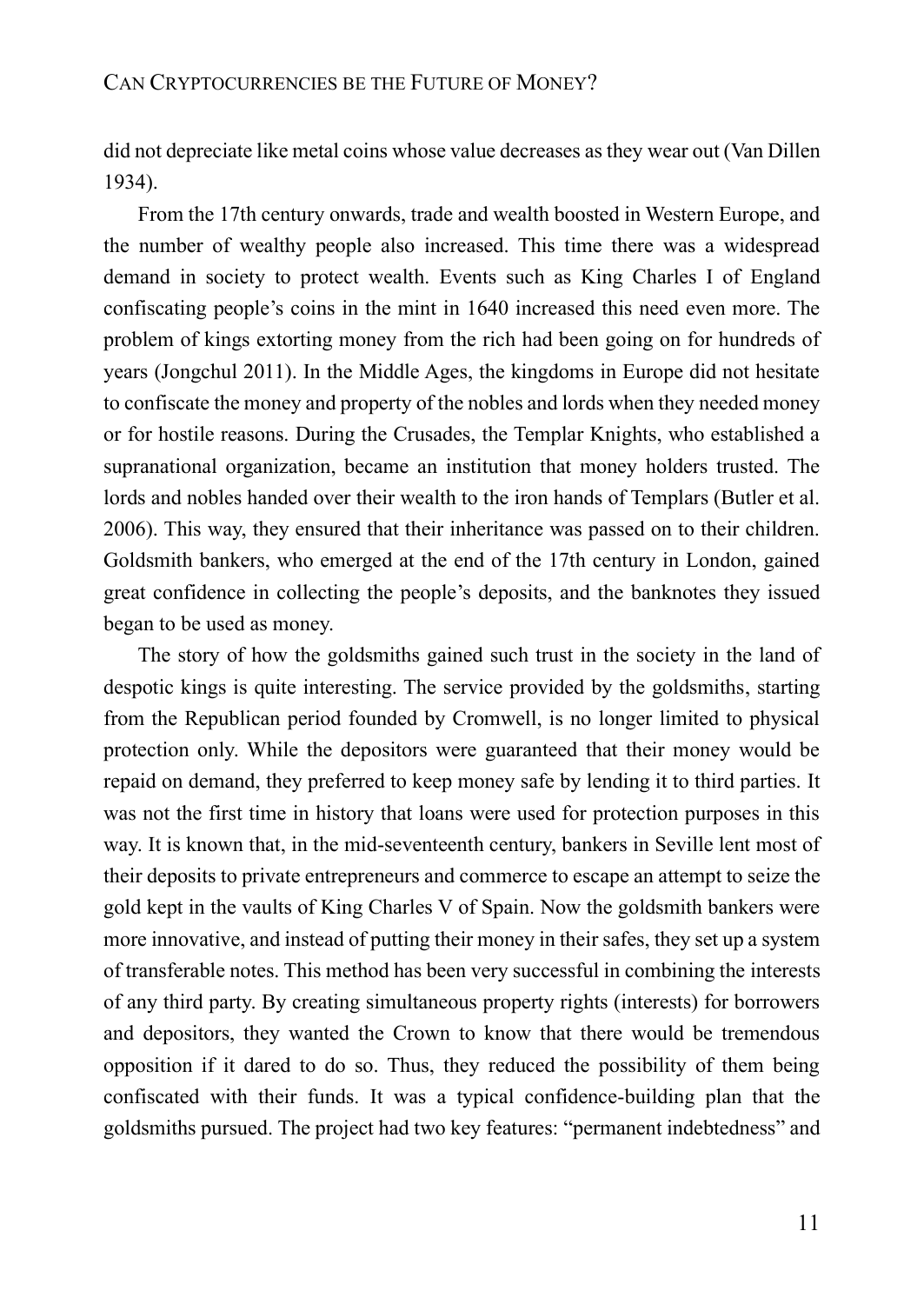"transferability of the depositor's right" (Goodman 2009).

Democracy flourished in England after the Magnificant Revolution. The newly established Bank of England's most significant strength functioned as a "means of commitment" over Crown obligations and guaranteed the government to pay its debts reliably. In addition, while creating transparent regulations for all financial transactions, its banknotes were readily accepted throughout the country with the confidence it began in the market. In 1844, the gold system was adopted in Britain. The Bank of England took the monopoly of issuing banknotes on behalf of England to establish a ratio between its gold reserves and the banknotes it could issue. As a result, while the Bank of England, as a leading institution of the increasingly institutionalized British democracy, provided the capital and reputation that enabled England to become the great world power of the next century, the paper money system based on the gold system began to be used safely in Europe.

…

However, this process has not always been managed well. Following the Mississippi and South Sea Bubbles, which emerged in France and England in 1720, it caused many scandals in the USA, which was considered to be the homeland of paper money. It is known that US President Thomas Jefferson said, "I believe that banking institutions are more dangerous to our liberties than standing armies..." (Lenzer 2011). This process was also excruciating in the USA, and crises and problems continued until the Federal Reserve was established in 1913. As the gold system, which was generally accepted at the end of the 19th century, started to shake from the 1930s onwards, the Bretton Woods system, which was established in 1944, continued until 1973. Finally, so-called Fiat Money was introduced in 1973.

Fiat money is a currency without an underlying value. Instead, the government derives its value and the trust people place in its value. In other words, it is a form of currency that only holds value because of government enforcement. Therefore, the value of money can only be stable with good management. For this reason, it should not be overlooked that paper money is a "tool of democracy". The researches show that the stability provided by the Bank of England in the 19th century and the FED in the 20th century, powered by democracy, played an essential role in the evolution of paper money into fiat money. From the 19th century to the end of the 20th century, the improvement observed in the income distribution all over the world provided the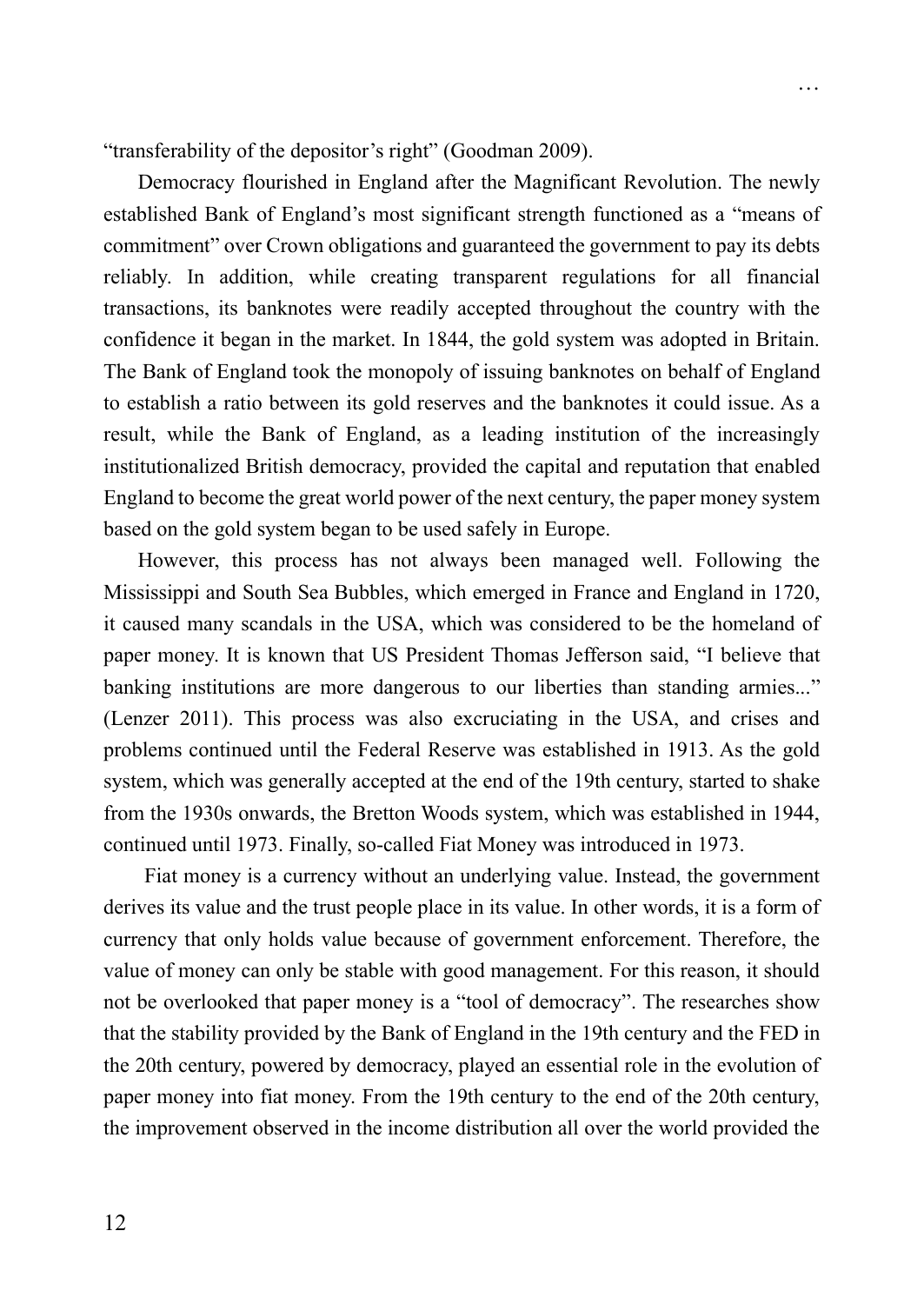establishment of social balances. The balance between the power of the state and the anarchic structure eased the development of fiat money (Burgess 1952).

Managing fiat money is a highly technical task, but more than that, it is a delicate task. The hardest part is protecting against "crises". It means making money more scarce and expensive when crisis psychology arises. While these operations require courage and expertise, they need independent central banks to run independently of their populist or self-interested politicians. Such an administration can only be successful in well-functioning democracies. In authoritarian and populist countries such as Turkey and Argentina, giving importance to loyalty rather than expertise does not back the fiat money system to succeed.

However, since the 21st century, problems such as globalization, technological revolution, income distribution disorder, migrations, nationalism, and climate have started to confront us with new realities. Now the orientation in the world has begun to unchain the Leviathan (state). Powered by the chaotic environment and developing technology, many states have started to turn towards authoritarianism. Fueled by antiimmigrant policies, the far-right has begun to gain strength even in Western societies. In addition, with the developing electronic technology, countries started to monitor their citizens with cameras, face recognition, and citizenship numbers. They began to disrupt the relations between society and the state. China, an autocratic country, is an enormous economic power globally, affecting all countries, especially the USA, and leading to the emergence of leaders like Donald Trump who aim to ignore democracy. Many thinkers like Yuval Noah Harari (2019) warn of the possibility of moving away from democracy in the future world. It would be pretty natural for people to seek alternatives to protect their wealth in such a world by considering the increasing monitoring power of the state as a threat. Undoubtedly, black money owners, global criminal organizations, and weapon dealers, who are getting more powerful with the deterioration of income distribution globally, are among them. Beyond these, the USA's irrational use of the USD as a weapon and prohibiting states such as Iran and North Korea from using the Swift system increases support for digital currencies (Reuters 2021).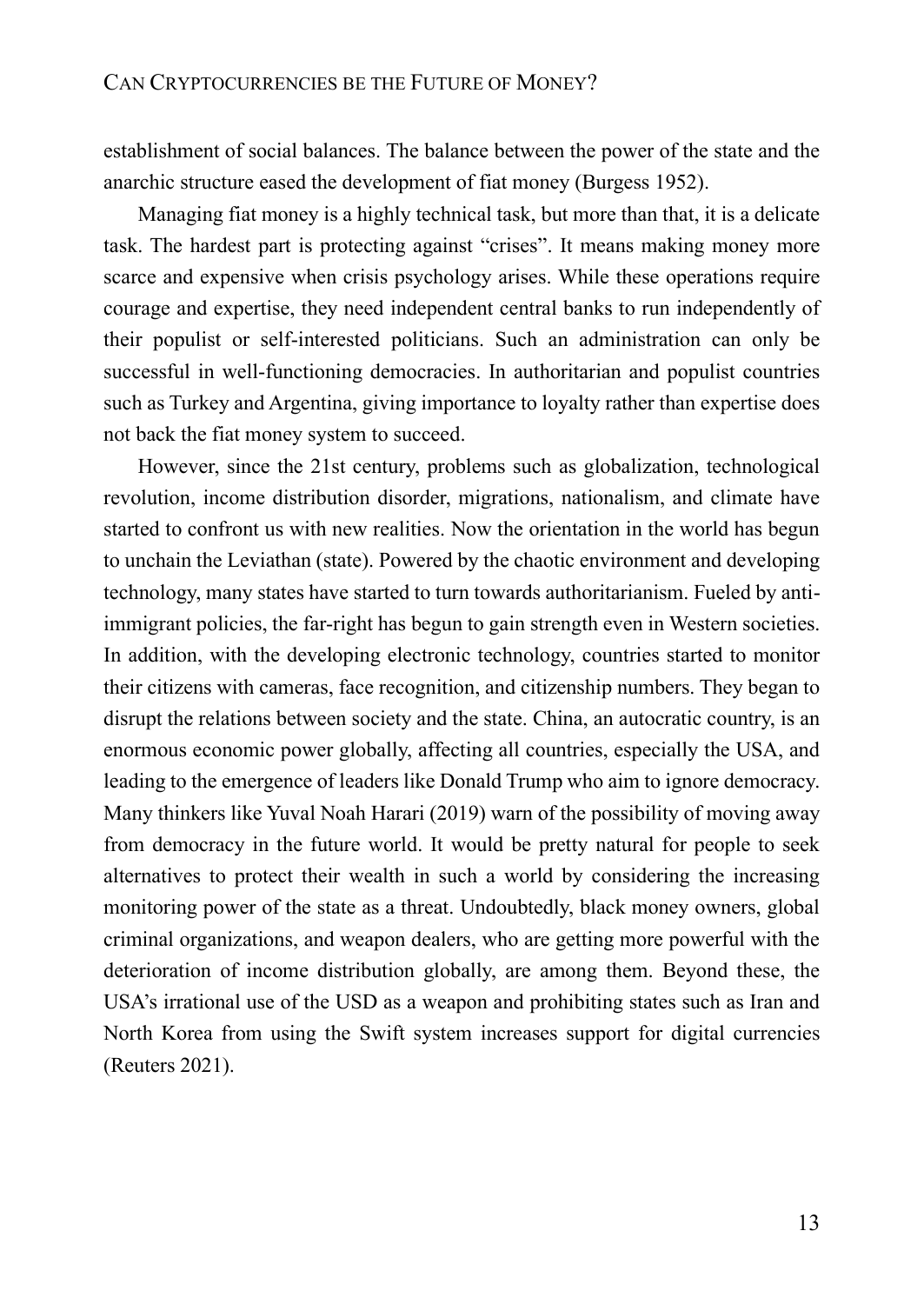#### **3. Conclusion**

As a result, in today's increasingly complex world, the liberal dimension of cryptocurrencies gains importance beyond its other features. Although cryptocurrencies cause significant environmental, ethical, and legal problems, the use of distributed technology and algorithms can raise trust and legitimacy concerning the functioning of public institutions. At the same time, blockchain could also help generate trust and legitimacy regarding the composition of democratic institutions. It provides secure political campaigns and voting procedures that prerequisite sustainable democracies (Goossens 2021). Their ability to hide individuals' identity and wealth and escape the control of authoritarian states in their monetary transactions will become increasingly important in a world where nationalism is strengthened by migration and climate crises. We are probably at the beginning of the journey of crypto money. The destination of this journey will largely depend on the degree of the democratic practices of the states. History whispers that as the world's countries move away from democratization, cryptocurrencies will become widespread no matter what governments do to restrict their emergence.

…

#### **References**

Acemoğlu D., Robinson J. (2019), The narrow corridor. States, societies, and the fate of liberty, Penguin Publishers, New York.

Anna I. (2021), Iran uses crypto mining to lessen impact of sanctions, Reuters, May 21, https://www.reuters.com/technology/iran-uses-crypto-mining-lessen-impact-sanctions-study-finds-2021-05-21/ [10.03.2022].

Burgess R.W. (1952), Money as an instrument of democracy, "Proceedings of the American Philosophical Society", vol. 96 no. 5, pp. 566-572.

Butler A., Dafoe S. (2006), The warriors and bankers, Lewis Masonic, Surrey UK.

Goodman H. (2009), The formation of the Bank of England. A response to changing political and economic climate, 1694, "Penn History Review", vol. 17 no. 1, economic climate, 1694, "Penn History Review", vol. 17 no. 1, https://repository.upenn.edu/phr/vol17/iss1/2 [10.02.2022].

Goossens J. (2021), Challenges and opportunities of blockchain and smart contracts for democracy in the distributed, algorithmic state, in Blockchain and public law. Global challenges in the era of decentralization, Pollicino O., De Gregorio G. (eds.), Edward Elgar Publishing, Cheltenham, pp. 76-88.

Harari N.Y. (2019), 21 lessons for the 21st century, Vintage Publications, New York.